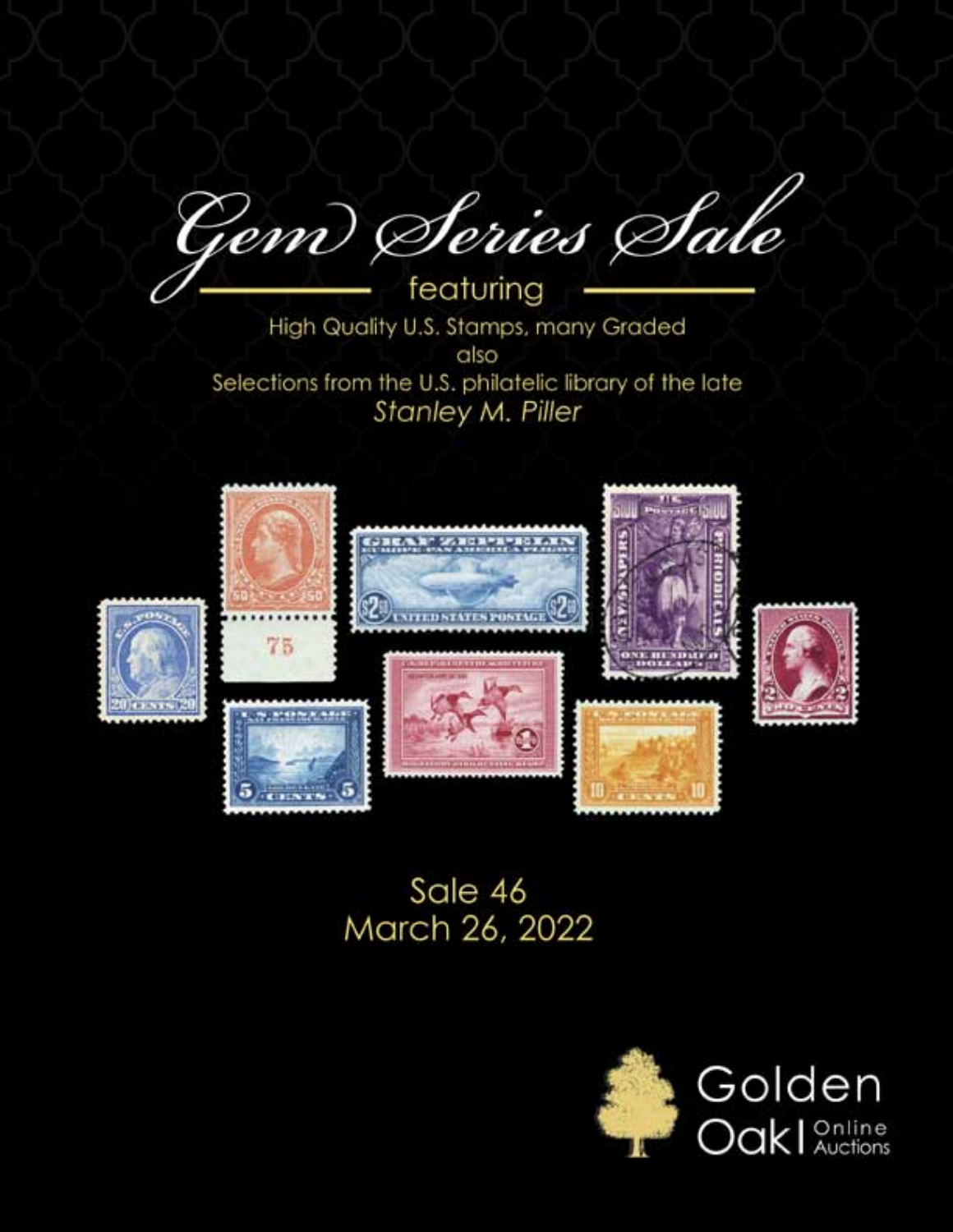

**10** O **1867, 1¢ blue, F. grill (Scott 92), a used** gem, extraordinarily well centered and with a light target cancel, Very Fine to Extremely Fine. Scott \$425. **Hammer Price \$400**



**28** ★★ 1894, 2¢ Washington, type III, carmine, unwatermarked (Scott 252), part imprint single, outstandingly choice, o.g., never hinged, Very Fine to Extremely Fine; with 2020 P.F. certificate graded **VF-XF 85**, plus ungraded 2016 P.S.E. and 2001 P.F. certificates. Scott \$400. SMQ \$900. **Hammer Price \$700**



**12** m **1867, 15¢ black, F. grill (Scott 98),** a used gem, amazingly well centered and with a light rosette cancel, Extremely Fine; with 2015 P.S.E. certificate. Scott \$275. **Hammer Price \$375**



**29 ★ 1894, 3¢ Jackson, unwatermarked (Scott 253), a premium example with excellent** centering and great color, o.g., lightly hinged, Very Fine to Extremely Fine; with 2021 P.S.E. certificate graded VF-XF 85.





16 **0 1869, 10¢ Eagle and Shield (Scott 116)**, one of the finest used examples of this popular classic that you are ever likely to find, beautifully well centered within huge jumbo margins and with a light circle-of-wedges cancel, simply Superb; with 1987 P.F. certificate.

Scott \$110. **Hammer Price \$350**



**32** ★★ 1895, 50¢ Jefferson, D.L. watermark **(Scott 275), a wonderfully choice plate number** single, beautifully well centered, o.g., never hinged, Very Fine to Extremely Fine; with 2019 P.S.E. certificate graded VF-XF 85 and ungraded 2005 P.S.E. certificate. Scott \$725. SMQ \$1,450.

**Hammer Price \$1,200**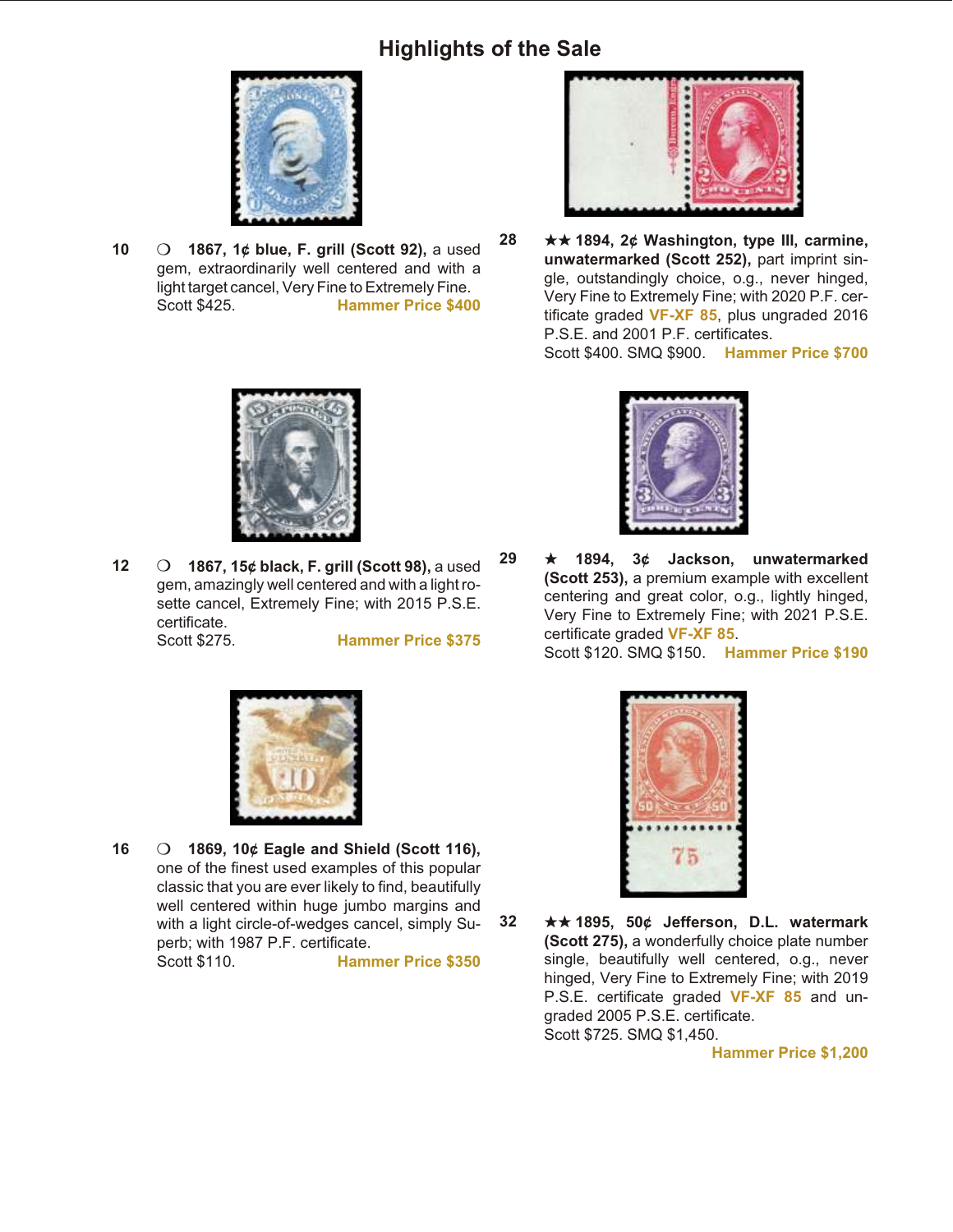

**49** ★★ 1911, 3¢ Washington, deep violet, S.L. **watermark (Scott 376), an awe some gem, with** essentially perfect centering within enormous margins, o.g., never hinged, Extremely Fine to Superb, a gorgeous jumbo for the most demanding connoisseur; with 2021 P.S.E. certificate graded **XF-SUP 95J**.

Scott \$40. SMQ \$550. **Hammer Price \$500**



**57** ★★ 1913, 5¢ Panama-Pacific, perf 12 (Scott **399), a perfectly centered gem with outstand**ingly choice color and freshness, o.g., never hinged, Extremely Fine to Superb or better; with 2022 P.F. certificate graded **XF-SUP 95** and 2019 P.S.A.G. certificate graded **SUP 98**. Scott \$160. **Hammer Price \$600**

> *SMQ is \$650 as XF-SUP 95 and \$1650 as SUP 98.*



**104** ★★ 1925, 10¢ Monroe, rotary press printing, perf 10 (Scott 591), a wonderfully choice gem this is just about perfect in every respect, o.g., never hinged, Extremely Fine to Superb; with 2021 P.S.E. certificate graded **XF-SUP 95**. Scott \$85. SMQ \$375. **Hammer Price \$425**



**118** ★★ 1928, 2¢ Washington, type II, rotary **press printing (Scott 634A), a magnificent** plate number single, incredibly well centered, especially for this very difficult issue, o.g., never hinged, Extremely Fine to Superb; with 2005 P.S.E. certificate graded **XF-SUP 95**. Scott \$600. SMQ \$2,250.

**Hammer Price \$1,700**



**101 ★★ 1925, 1½¢ Harding, rotary press printing,** perf 10 (Scott 582), fantastically well centered, o.g., never hinged, Extremely Fine to Superb; with 2010 P.S.E. certificate graded **XF-SUP 95**. Scott \$13. SMQ \$150. **Hammer Price \$180**



**124** ★★ 1929, 4¢ Kans. (Scott 662), a wonderfully well centered gem, o.g., never hinged, Extremely Fine to Superb; with 2007 P.S.E. certificate graded **XF-SUP 95**. Scott \$35. SMQ \$250. **Hammer Price \$300**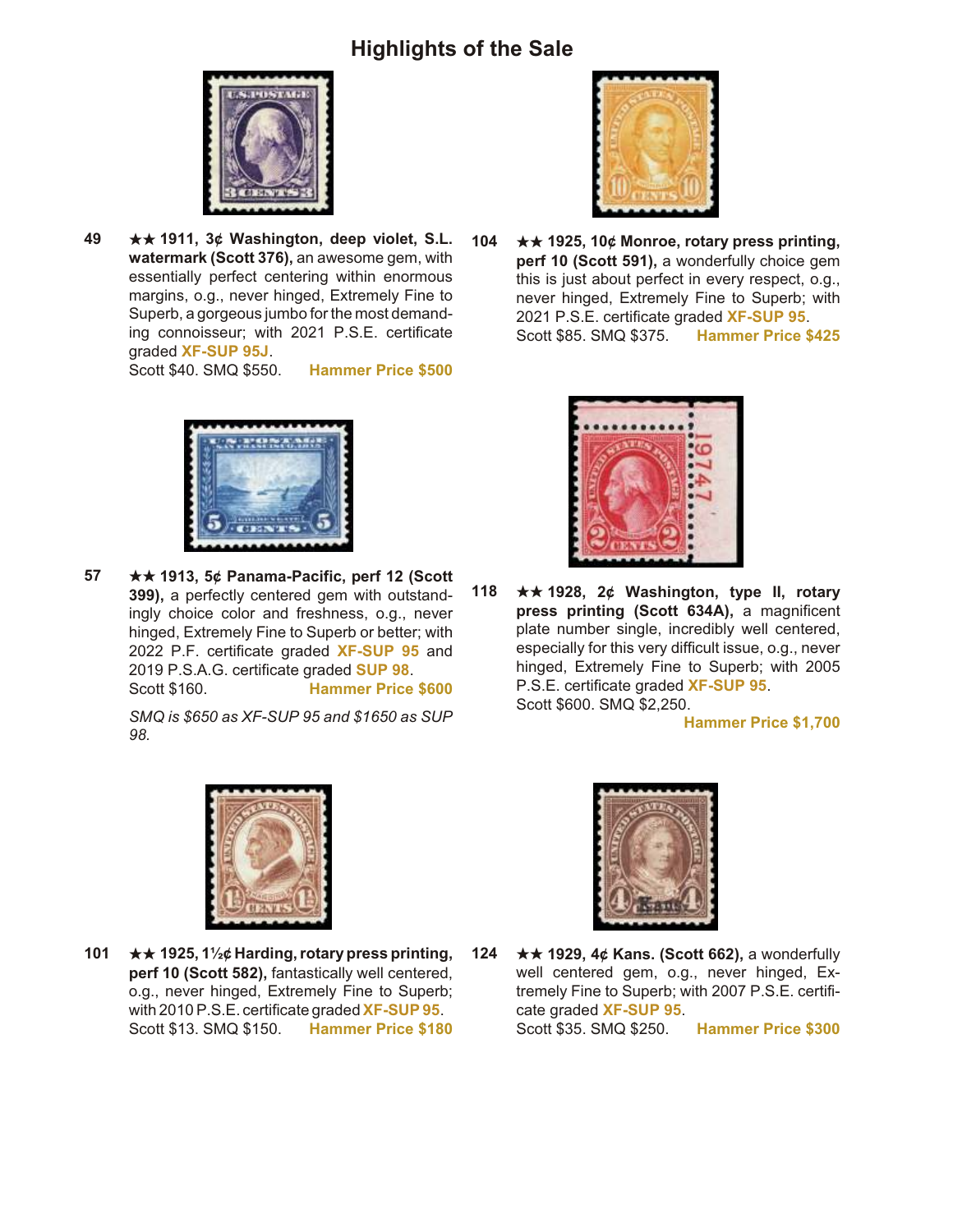

**150** ★★ 1932, 6¢ Garfield, rotary press printing, **horizontal coil (Scott 723), line pair, a beautiful** gem that is just about perfect in every respect, o.g., never hinged, Extremely Fine to Superb; with 2022 P.S.E. certificate graded **XF-SUP 95**. SMQ \$300. **Hammer Price \$425**



**155** ★★ 1934, 2¢ Grand Canyon National Park, perforated (Scott 741), perfectly centered, a gem for the most demanding connoisseur, o.g., never hinged, Superb; with 2014 P.S.E. certificate graded **SUP 98**. SMQ \$135. **Hammer Price \$200**



**220** ★★ 1943, 5¢ Overrun Countries: Netherlands (Scott 913), one for the record books - the centering is breathtaking, o.g., never hinged, Superb; with 2016 P.S.E. certificate graded **Gem 100**. SMQ \$125. **Hammer Price \$170**



**253** ★★ 1957, 3¢ Old Glory (Scott 1094), a gorgeous mint gem, o.g., never hinged, Superb; with 2022 P.S.E. certificate graded **SUP 98**. SMQ \$60. **Hammer Price \$200**



**206** ★★ 1940, 3¢ Lowell (Scott 866), a gem for the most demanding connoisseur and about as good as this issue gets, o.g., never hinged, Superb; with 2021 P.S.E. certificate graded Gem **100**. SMQ \$165. **Hammer Price \$190**



276 **★★ Airmail, 1930, 5¢ Winged Globe, flat** plate printing (Scott C12), a magnificent gem for the most demanding connoisseur, with mathematically perfect centering, o.g., never hinged, Superb; with 2007 P.S.E. certificate graded **SUP 98**. SMQ \$350. **Hammer Price \$325**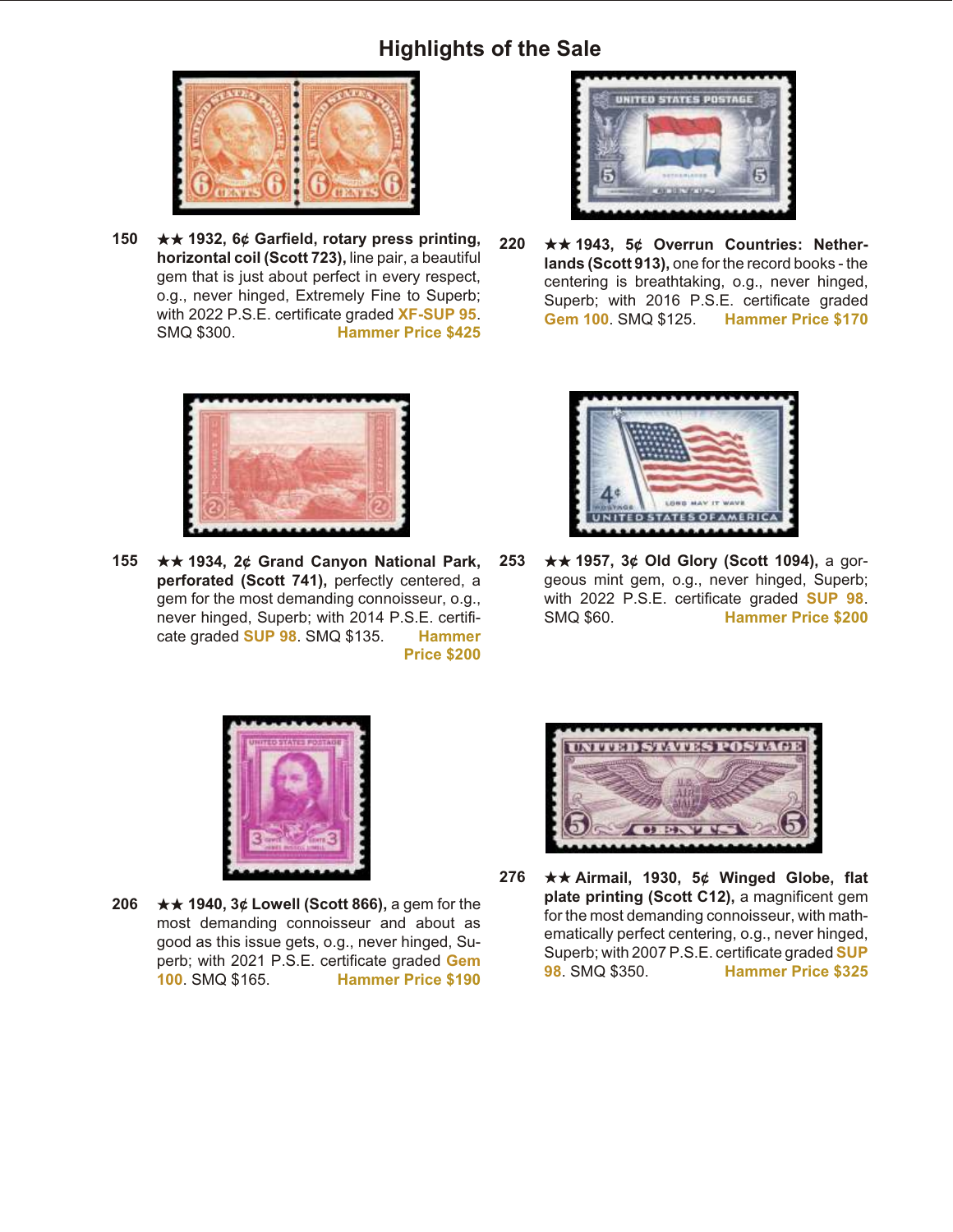

277 ★ Airmail, 1930, Graf Zeppelin complete (Scott C13-C15), well centered throughout, o.g., lightly hinged, Very Fine to Extremely Fine. Scott \$1,080. **Hammer Price \$800**



**288** ★★ Airmail, 1933, 50¢ "Chicago" Zeppelin **(Scott C18), a perfectly centered gem with over**sized margins, o.g., never hinged, Superb.<br>Scott \$75. **Hammer Price \$ Hammer Price \$250** 



308 **★★ Airmail, 1959, 7¢ Hawaii Statehood (Scott C55), a magnificent gem, perfect in every** respect, o.g., never hinged, Superb; with 2021 P.S.E. certificate graded **Gem 100**. SMQ \$225. **Hammer Price \$250**



**353** ★★ Special Handling, 1940, 15¢ green, wet printing (Scott QE2a), a stunning jumbo, o.g., never hinged, Superb; with 2005 P.S.E. certificate graded **SUP 98**, *only 1 grades higher.* SMQ \$175. **Hammer Price \$250**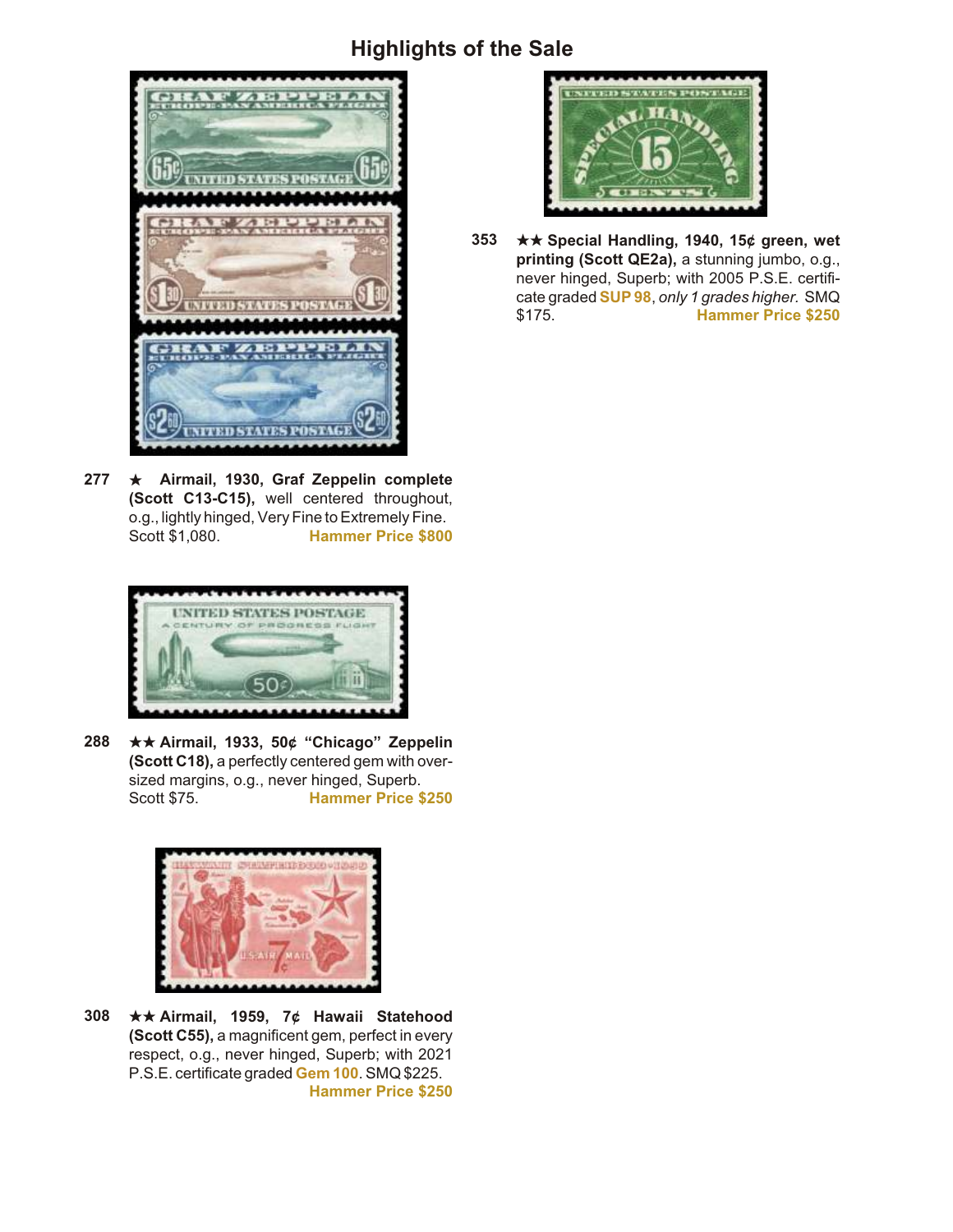

## Prices Realized

Auction No.: Total Realized: \$52,259

 U.S. Gem Series Sale Auction Date: March 26, 2022

Prices shown are the prices the lots sold for. Any lots not listed were withdrawn, skipped or combined. Prices do not include the 20 % buyer's premium.

| Lot No.       | <b>Realized</b> | Lot No.    | <b>Realized</b> | Lot No.    | <b>Realized</b> | Lot No.    | <b>Realized</b> |
|---------------|-----------------|------------|-----------------|------------|-----------------|------------|-----------------|
| 1             | \$110           | 55         | \$250           | 108        | \$110           | 156        | \$45            |
|               | \$200           | 56         | \$40            | 109        | \$70            | 157        | \$160           |
| $\frac{2}{3}$ | \$45            | 57         | \$600           | 110        | \$30            | 158        | \$45            |
| 4             | \$160           | 58         | \$130           | 111        | \$120           | 159        | \$24            |
| 5             | \$120           | 59         | \$45            | 112        | \$60            | 160        | \$45            |
| 6             | \$70            | 61         | \$55            | 113        | \$100           | 161        | \$130           |
| 7             | \$325           | 62         | \$160           | 114        | \$40            | 163        | \$150           |
| 8             | \$225           | 64         | \$40            | 115        | \$26            | 164        | \$60            |
| 9             | \$55            | 66         | \$300           | 116        | \$24            | 165        | \$60            |
| 10            | \$400           | 67         | \$50            | 117        | \$38            | 166        | \$24            |
| 11            | \$550           | 68         | \$275           | 118        | \$1,700         | 167        | \$50            |
| 12            | \$375           | 69         | \$90            | 119        | \$32            | 168        | \$120           |
| 13            | \$90            | 70         | \$200           | 120        | \$36            | 169        | \$36            |
| 14            | \$225           | 71         | \$75            | 121        | \$55            | 170        | \$110           |
| 15            | \$225           | 72         | \$250           | 122        | \$110           | 171        | \$200           |
| 16            | \$350           | 73         | \$90            | 123        | \$150           | 172        | \$140           |
| 18            | \$190           | 74         | \$36            | 124        | \$300           | 173        | \$60            |
| 19            | \$60            | 75         | \$40            | 125        | \$325           | 174        | \$70            |
| 20            | \$70            | 76         | \$100           | 127        | \$75            | 175        | \$28            |
| 21            | \$45            | 77         | \$120           | 128        | \$100           | 176        | \$60            |
| 23            | \$750           | 78         | \$130           | 129        | \$80            | 177        | \$55            |
| 24            | \$225           | 79         | \$150           | 130        | \$50            | 178        | \$60            |
| 25            | \$50            | 80         | \$120           | 131        | \$65            | 179        | \$80            |
| 28            | \$700           | 81         | \$45            | 132        | \$65            | 180        | \$26            |
| 29            | \$190           | 82         | \$24            | 133        | \$110           | 181        | \$80            |
| 30            | \$45            | 83         | \$24            | 134        | \$90            | 182        | \$80            |
| 31            | \$26            | 84         | \$75            | 135        | \$60            | 183        | \$80            |
| 32            | \$1,200         | 85         | \$90            | 136        | \$100           | 184        | \$120           |
| 33            | \$425           | 87         | \$55            | 137        | \$130           | 185        | \$75            |
| 34            | \$45            | 88         | \$90            | 138        | \$150           | 186        | \$65            |
| 35            | \$475           | 89         | \$60            | 139        | \$130           | 187        | \$65            |
| 36            | \$45            | 90         | \$90            | 140        | \$160           | 188        | \$65            |
| 37            | \$225           | 92         | \$80            | 141        | \$120           | 189        | \$60            |
| 38            | \$40            | 93         | \$45            | 142        | \$130           | 190        | \$55            |
| 39            | \$140           | 94         | \$100           | 143        | \$38            | 191        | \$26            |
| 40            | \$250           | 95         | \$36            | 144        | \$75            | 192        | \$80            |
| 41            | \$225           | 97         | \$325           | 145        | \$30            | 193        | \$65            |
| 42            | \$50            | 98<br>99   | \$250           | 146        | \$36            | 194        | \$90            |
| 43            | \$130           |            | \$160           | 147        | \$110           | 195        | \$26            |
| 45            | \$90            | 100        | \$375           | 148        | \$80            | 196        | \$24            |
| 46            | \$170           | 101        | \$180           | 149        | \$80            | 197        | \$24            |
| 47<br>48      | \$700<br>\$90   | 102<br>103 | \$190<br>\$60   | 150<br>151 | \$425<br>\$80   | 198<br>199 | \$24<br>\$90    |
| 49            | \$500           | 104        | \$425           | 152        | \$160           | 200        | \$200           |
| 50            | \$450           | 105        | \$80            | 153        | \$60            | 201        | \$100           |
| 53            | \$38            | 106        | \$38            | 154        | \$80            | 202        | \$65            |
| 54            | \$32            | 107        | \$75            | 155        | \$200           | 203        | \$34            |
|               |                 |            |                 |            |                 |            |                 |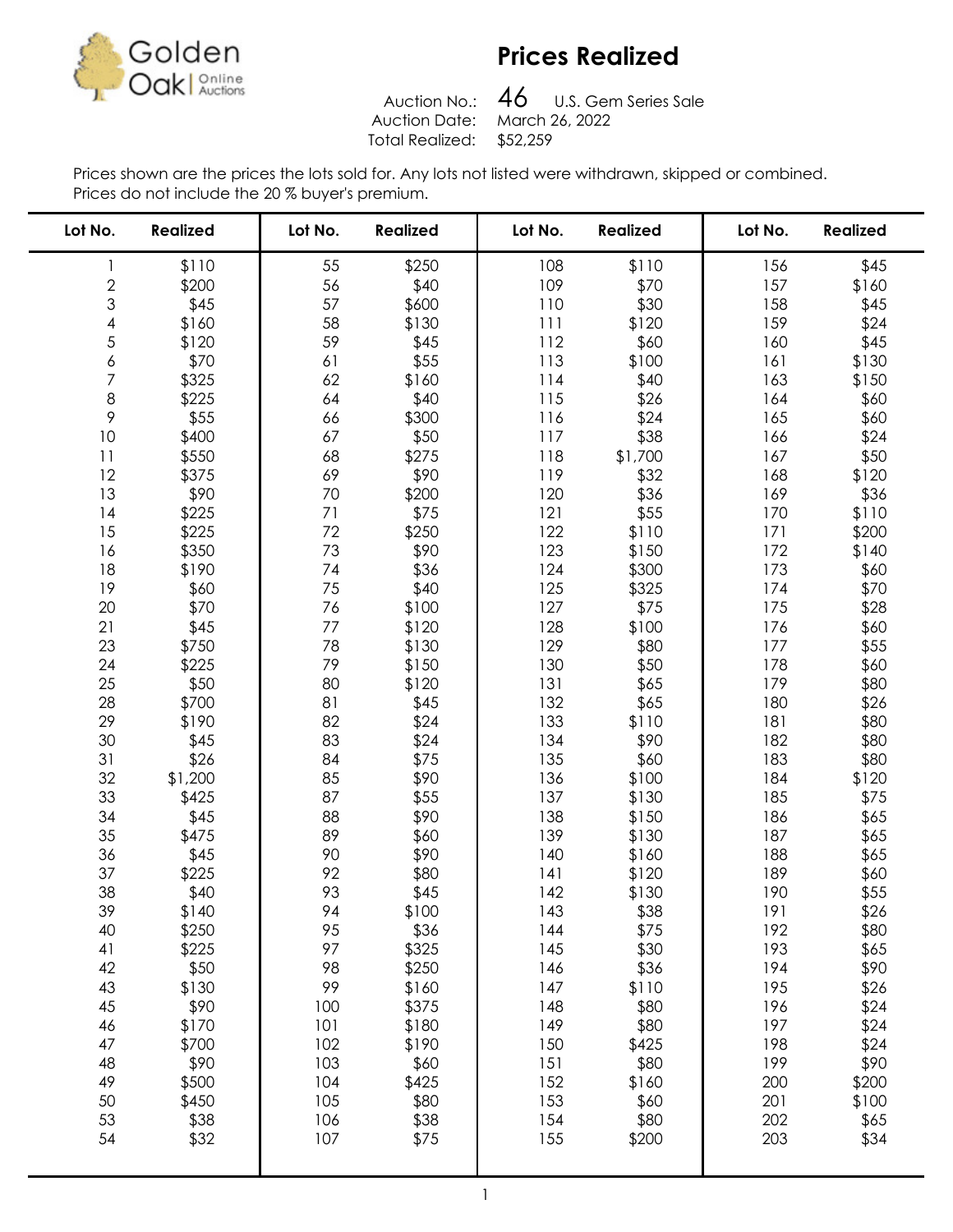

# Prices Realized

Auction No.: Total Realized: \$52,259

 U.S. Gem Series Sale Auction Date: March 26, 2022

Prices shown are the prices the lots sold for. Any lots not listed were withdrawn, skipped or combined. Prices do not include the 20 % buyer's premium.

| Lot No.    | <b>Realized</b> | Lot No.    | <b>Realized</b> | Lot No.    | <b>Realized</b> | Lot No.    | <b>Realized</b> |
|------------|-----------------|------------|-----------------|------------|-----------------|------------|-----------------|
| 204        | \$34            | 252        | \$38            | 303        | \$90            | 352        | \$100           |
| 205        | \$70            | 253        | \$200           | 304        | \$65            | 353        | \$250           |
| 206        | \$190           | 254        | \$28            | 305        | \$50            | 354        | \$130           |
| 207        | \$90            | 255        | \$45            | 306        | \$190           | 355        | \$140           |
| 208        | \$38            | 256        | \$90            | 307        | \$90            | 356        | \$160           |
| 209        | \$26            | 257        | \$32            | 308        | \$250           | 357        | \$150           |
| 210        | \$36            | 258        | \$30            | 309        | \$160           | 358        | \$950           |
| 211        | \$22            | 259        | \$110           | 310        | \$140           | 359        | \$300           |
| 212        | \$36            | 260        | \$100           | 311        | \$200           | 361        | \$190           |
| 213        | \$40            | 261        | \$32            | 312        | \$300           | 362        | \$110           |
| 214        | \$26            | 262        | \$50            | 313        | \$100           | 363        | \$80            |
| 215        | \$26            | 264        | \$90            | 314        | \$50            | 364        | \$110           |
| 217        | \$55            | 265        | \$55            | 315        | \$70            | 365        | \$200           |
| 218        | \$26            | 266        | \$75            | 316        | \$65            | 366        | \$70            |
| 219        | \$55            | 267        | \$60            | 317        | \$110           | 367        | \$120           |
| 220        | \$170           | 268        | \$325           | 318        | \$45            | 368        | \$90            |
| 221        | \$45            | 269        | \$75            | 319        | \$65            | 369        | \$150           |
| 222        | \$34            | 270        | \$110           | 320        | \$55            | 370        | \$120           |
| 223        | \$45            | 271        | \$75            | 321        | \$22            | 372        | \$90            |
| 224        | \$30            | 273        | \$65            | 322        | \$140           | 373        | \$120           |
| 225        | \$22            | 274        | \$275           | 323        | \$65            | 374        | \$45            |
| 226        | \$45            | 275        | \$75            | 324        | \$100           | 375        | \$70            |
| 227        | \$30            | 276        | \$325           | 325        | \$38            | 376        | \$60            |
| 228        | \$28            | 277        | \$800           | 326        | \$100           | 378        | \$75            |
| 229        | \$100           | 278        | \$250           | 327        | \$36            | 379        | \$100           |
| 230        | \$40            | 279        | \$170           | 329        | \$40            | 380        | \$75            |
| 231        | \$26            | 281        | \$325           | 330        | \$38            | 381        | \$150           |
| 232        | \$24            | 283        | \$650           | 331        | \$50            | 382        | \$75            |
| 233        | \$28            | 284        | \$350           | 332        | \$110           | 383        | \$60            |
| 234        | \$70            | 285        | \$600           | 333        | \$40            | 384        | \$40            |
| 235        | \$28            | 286        | \$120           | 334        | \$110           | 385        | \$60            |
| 236        | \$26            | 287        | \$70            | 335        | \$90            | 386        | \$55            |
| 237        | \$20            | 288        | \$250           | 336        | \$80            | 387        | \$325           |
| 238        | \$45            | 289        | \$120           | 337        | \$45            | 388        | \$65            |
| 239        | \$60            | 290        | \$325           | 338        | \$80            | 389        | \$90            |
| 240        | \$425           | 291        | \$250           | 339        | \$120           | 390        | \$170           |
| 241        | \$110           | 292        | \$170           | 341        | \$45            | 391        | \$45            |
| 242        | \$90            | 293        | \$45            | 342        | \$225           | 392        | \$38            |
| 243        | \$130           | 294        | \$26            | 343        | \$100           | 393        | \$60            |
| 244        | \$34            | 295        | \$120           | 344        | \$450           | 395        | \$65            |
| 245        | \$120           | 296<br>297 | \$130           | 345        | \$75            | 396<br>397 | \$55            |
| 246<br>247 | \$100           | 298        | \$24            | 346<br>347 | \$120           | 398        | \$120           |
| 248        | \$140<br>\$190  | 299        | \$140<br>\$120  | 348        | \$120<br>\$900  | 399        | \$55<br>\$45    |
| 249        | \$150           | 300        | \$22            | 349        | \$65            | 400        | \$120           |
| 250        | \$50            | 301        | \$100           | 350        | \$300           | 401        | \$45            |
| 251        | \$24            | 302        | \$55            | 351        | \$325           | 402        | \$55            |
|            |                 |            |                 |            |                 |            |                 |